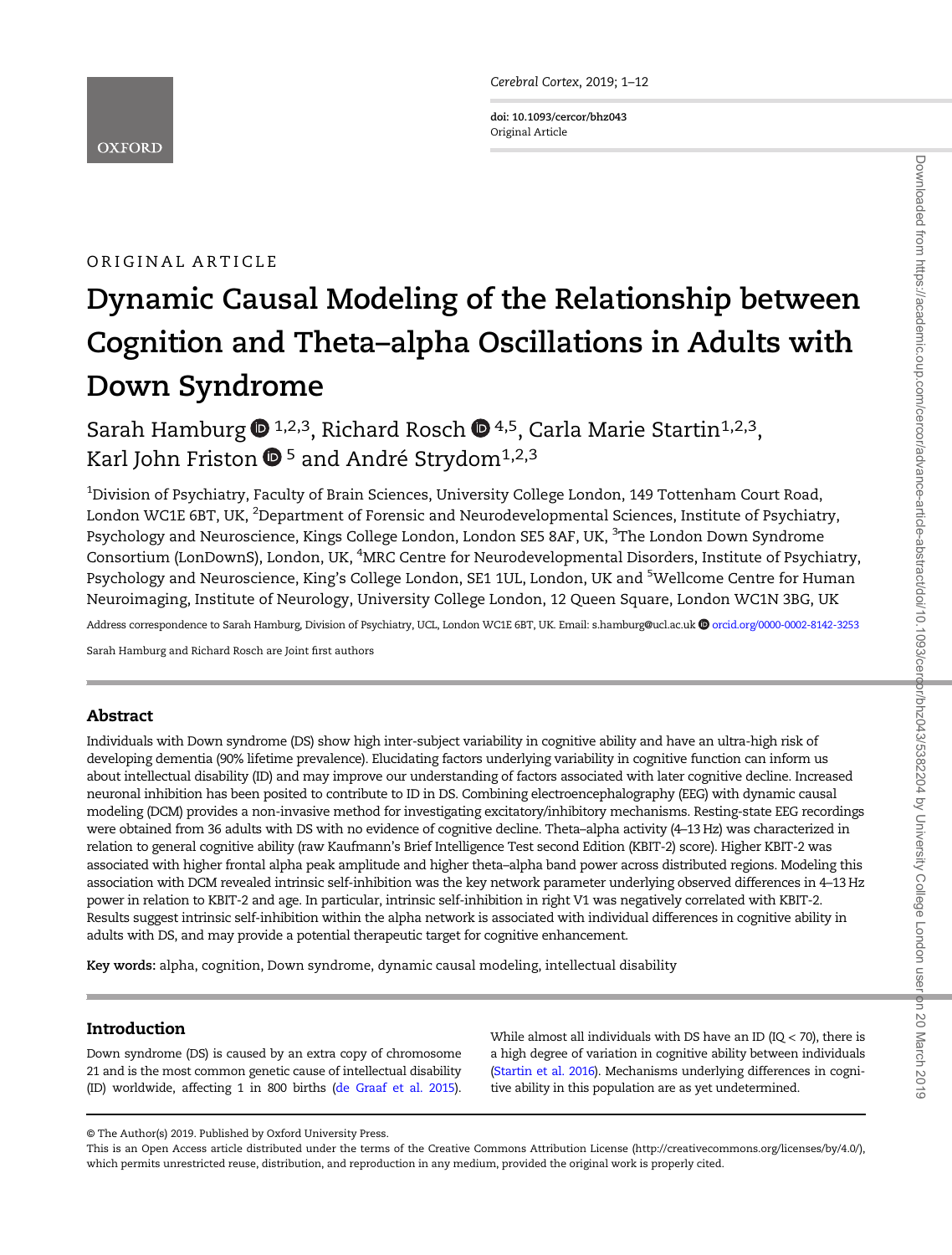Additionally, adults with DS are at an ultra-high risk of Alzheimer's disease (AD) (lifetime prevalence 90% [\(McCarron](#page-10-0) [et al. 2014](#page-10-0); [Zis and Strydom 2018](#page-11-0))) attributed to triplication of the APP gene which is located on chromosome 21. A more indepth understanding of how variability in brain function in this group of individuals, who are genetically at risk of AD, is associated with cognitive ability may provide mechanistic insights linking genetic dementia risk and cognitive impairment.

Electroencephalography (EEG) measurements reveal oscillatory brain activity across distinct frequency bands. These bands are believed to represent different dynamic network states and have been associated with a variety of different functions. Alpha oscillations (8–13 Hz) are one of the most prominent and reliably measured signals ([Gasser et al. 1985;](#page-9-0) [Vázquez-](#page-11-0)[Marrufo et al. 2017\)](#page-11-0). Alpha oscillations have been shown to modulate perception and are associated with feedback control of sensory information [\(Jensen et al. 2014](#page-10-0); [Popov et al. 2017\)](#page-10-0). Consequently, alpha activity may have utility as a marker of intact distributed network activity, and may potentially be associated with cognitive ability.

Consistent with this notion, previous research has suggested adults with DS show atypical alpha-band features compared to adults of the typically-developing (TD) population, including a slower alpha peak frequency (APF), with the APF within the theta range for some individuals ([Gunnarson](#page-10-0) [1945](#page-10-0); [Ono et al. 1992;](#page-10-0) [Soininen et al. 1993;](#page-11-0) [Murata et al. 1994;](#page-10-0) [Locatelli et al. 1996](#page-10-0); [Velikova et al. 2011\)](#page-11-0). Furthermore, within adults with DS, individual differences in alpha power and alpha frequency have somewhat inconsistently been associated with cognitive ability ([Soininen et al. 1993](#page-11-0); [Locatelli](#page-10-0) [et al. 1996;](#page-10-0) [Politoff et al. 1996;](#page-10-0) [Medaglini et al. 1997](#page-10-0); [Velikova](#page-11-0) [et al. 2011](#page-11-0)), in addition to ageing and cognitive decline ([Johanson et al. 1991](#page-10-0); [Ono et al. 1992;](#page-10-0) [Soininen et al. 1993;](#page-11-0) [Murata et al. 1994;](#page-10-0) [Locatelli et al. 1996;](#page-10-0) [Visser et al. 1996;](#page-11-0) [Medaglini et al. 1997](#page-10-0); [Katada et al. 2000;](#page-10-0) [Salem et al. 2015](#page-11-0)). Thus, EEG characteristics in the alpha band may prove useful as biomarkers for whole-brain dysfunction in adults with DS, though further investigation is warranted.

Functionally, alpha band activity may represent modulations of excitatory/inhibitory (E/I) balance of ongoing cortical activity ([Peterson and Voytek 2017](#page-10-0)). Impairments in E/I balance have also been purported as a mechanism contributing to cognitive impairment in DS ([Martínez-Cué et al. 2014](#page-10-0)). Bayesian model inversion schemes, such as dynamic causal modeling (DCM), allow non-invasive inference on parameters of neuronal circuitry from EEG signals [\(Friston et al. 2003;](#page-9-0) [Kiebel et al. 2009\)](#page-10-0), and have been used to infer E/I parameters from scalp-EEG signals in health and neuropsychiatric conditions ([Brown and](#page-9-0) [Friston 2012;](#page-9-0) [Fogelson et al. 2014](#page-9-0); [Pinotsis et al. 2014;](#page-10-0) [Cooray](#page-9-0) [et al. 2015](#page-9-0); [Chellappa et al. 2016](#page-9-0); [Ranlund et al. 2016\)](#page-10-0).

In this study, we quantified whole-scalp resting-state EEG characteristics associated with cognitive ability in a sample of adults with DS without a diagnosis of dementia or noticeable cognitive decline. We used a standard statistical parametric mapping (SPM) approach, a technique for statistically analyzing maps of brain imaging data [\(Kiebel et al. 2005\)](#page-10-0), to firstly spatially delineate variations in cortical oscillatory activity across theta–alpha frequency bands that were associated with cognitive ability. We then applied DCM for cross-spectral densities [\(Kiebel et al., 2009](#page-10-0); [Moran et al., 2009](#page-10-0)) to infer the cortical circuitry changes underlying these oscillatory correlates; thereby offering insights—at the level of canonical microcircuits (CMCs) —into the neuronal architectures of adults who present with both ID and a genetic susceptibility for dementia.

# Methods

## Ethical Considerations

Ethical approval for the study was obtained from the North Wales West Research Ethics Committee (13/WA/0194). Where individuals had capacity to consent for themselves written informed consent was obtained. Where individuals did not have capacity to consent for themselves, a consultee was asked to sign a form to indicate their decision regarding the individuals' inclusion based on their knowledge of the individual and his/her wishes, in accordance with the UK Mental Capacity Act 2005.

#### Participants

Participants were recruited from an existing pool of the UK adults (aged 16 and over) with DS who had participated in an initial cognitive assessment (see [Startin et al., 2016](#page-11-0) for further details). All participants taking part in the EEG study detailed here were aged 16 and over and had genetically confirmed trisomy 21 (two participants with non-trisomy 21 DS were excluded). Participants with an acute physical or mental health condition were excluded, as were participants with a clinical diagnosis of dementia or the presence of noticeable cognitive decline associated with dementia, and those who were noncompliant with experimental instructions. The presence of dementia was defined based on informant report of clinical diagnosis. The presence of noticeable cognitive decline was determined using information from the Cambridge Examination of Mental Disorders of Older People with Down Syndrome and Others with Intellectual Disabilities (CAMDEX-DS ([Ball et al. 2004](#page-9-0))), which is considered a valid and reliable tool for assessing cognitive decline in adults with DS ([Ball et al. 2004\)](#page-9-0). All participants were required to show no decline on this questionnaire.

In total, 36 participants aged 16-56 years ( $M = 30.92$  years, SD = 11.03; 19 female) meeting the above criteria were selected from the databank.

#### Cognitive Assessment

The Kaufmann's Brief Intelligence Test second Edition (KBIT-2) raw test score was used to provide an estimate of general cognitive ability [\(Kaufman and Kaufman 2004](#page-10-0)). The KBIT-2 comprises three subtests, which assess general cognitive abilities through questions relating to verbal knowledge, pattern completion and riddle completion. It provides a raw composite score of verbal and non-verbal abilities, which can then be converted to an ageadjusted IQ score. In the literature, only two tests that measure both verbal and non-verbal abilities have been used in more than one study to assess general cognitive ability in adults with DS the Wechsler Intelligence Scale for Children Revised (WISC-R; [Wechsler 1974](#page-11-0)) and the KBIT-2 (see review Hamburg et al., submitted). As the WISC-R is designed for use in children, the KBIT-2 was chosen for this study to ensure items were age appropriate. Raw KBIT-2 scores were used, as opposed to age-adjusted IQ scores, due to the high number of participants scoring at floor (i.e., the lowest score possible; IQ of 40) when raw scores were converted to IQ scores. This is a common approach to this issue in DS research [\(Edgin et al. 2010](#page-9-0); [Startin et al. 2016\)](#page-11-0).

#### EEG Acquisition and Preprocessing Procedure

The initial eyes-closed resting-state EEG paradigm consisted of continuous recording for 5.5 min (i.e., whole-block recording).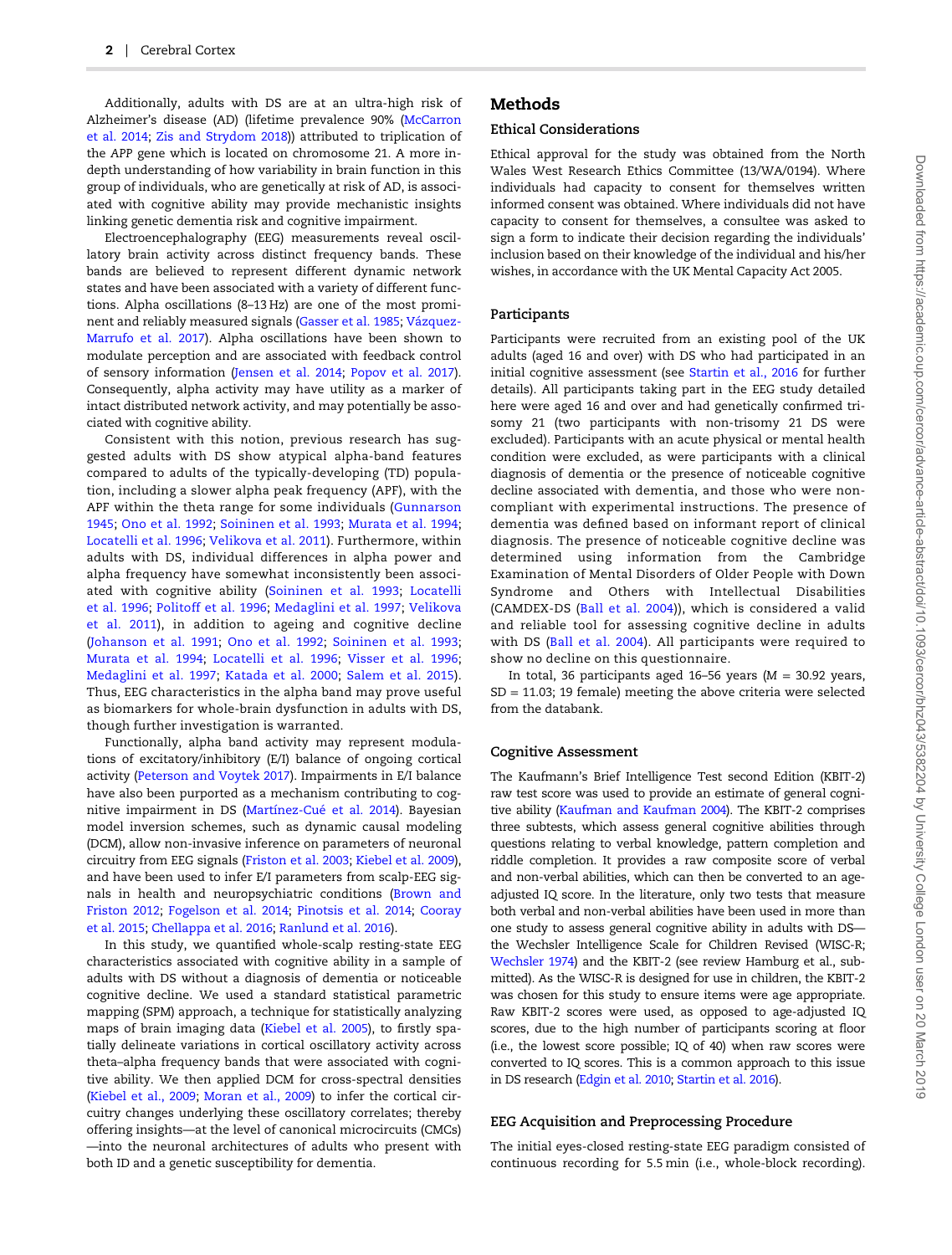We use the term resting state to indicate that participants were not asked to complete a specific task (other than closing their eyes). Due to poor participant compliance (i.e., participants had difficulty sitting still and maintaining eye-closure) an amendment was made after 16 participants had been assessed. This involved partitioning the 5.5-min recording into 30s blocks with a short break (of variable length according to each participant) between blocks, which enabled researchers to reiterate the instruction to maintain eye-closure and ensure participants were not asleep. This protocol is referred to as split-block recording. All recordings were performed as part of a longer testing session, involving additional EEG paradigms and were counterbalanced within this.

Data was recorded using appropriately sized EGI hydrocel high density sensor nets (containing 128 channel silver–silver chloride electrodes). Electrodes above, below and beside the outer canthus of each eye recorded vertical (VEOG) and horizontal (HEOG) electro-occulogram, respectively. The EEG signal was referenced to the vertex during recording, and signals were recorded using a bandpass filter of 0.1–100 Hz, amplified using a gain of 10 000, and sampled at a rate of 250 Hz. Recordings were made using NetStation (Electrical Geodesics, Inc., Eugene, OR). Electrode impedances were maintained below 50 kΩ. Data is available upon request.

All EEG preprocessing was performed using EEGLAB [\(Delorme](#page-9-0) [and Makeig 2004\)](#page-9-0) for MATLAB (MathWorks, Natick, MA). The continuous EEG signal was digitally filtered using a low pass filter of 30 Hz. All data obtained from six channels situated around the ears were removed due to poor fit of these channels during recordings as a result of morphological differences in those with DS. As there was a high degree of variability in blink artifacts between participants, and as there is no clear validated algorithm approach to artifact removal in DS, movement and/or blink artifacts were removed manually (i.e., affected data excluded) based on visual inspection. Bad channels were also identified based on visual inspection and were replaced using spherical spline interpolation (SSI; [Perrin et al. 1989\)](#page-10-0); a widely used method for estimating missing data values in arrays with more than 65 electrodes [\(Ferree 2006](#page-9-0)). It estimates missing data using spatially weighted existing values that are approximated to positions on a sphere [\(Ferree 2006](#page-9-0); [Kang et al. 2015](#page-10-0)). In this study, the mean number of channels interpolated per participant was 1.82 (range 0–5). Remaining channels were re-referenced to the average electrode (with the exception of VEOG and HEOG channels, which were removed from analysis following manual removal of blink artifacts). Datasets were segmented into 2-s epochs. Participants with fewer than 12 such epochs were excluded from further EEG analysis. This threshold was chosen as a pragmatic trade-off between maximizing the availability of artifact free data, while attempting to obtain stable power distributions in the frequency band of interest. The average power spectral densities estimated from this threshold were conserved at the subject level (see Supplementary Figs S1 and S2).

## Spectral Analysis Procedure

Spectral estimates were obtained using multitaper analysis for each channel. Multitaper estimates of spectral power were calculated across 2-s windows using a time resolution of 400 ms with steps of 50 ms and a bandwidth of 3 dB. Estimates were then averaged to within time windows and across time windows for each subject, and average scalp maps were used to estimate the SPM results. Scalp maps were generated using a development version of SPM12 (12.3, updated 03/08/2018) for

MATLAB and were spatially smoothed to minimize the effects of spatio-anatomical differences between participants (Gaussian smoothing kernel 2\*2px across the 64\*64 pixel scalp map). SPMs were thresholded with family-wise error correction at  $P = 0.05$ .

Mean scalp maps of theta (5 Hz) and alpha (8 Hz) power were generated to assess their regional distribution and determine the location of maximum power in each band. We then used linear regression to examine the relationship between raw KBIT-2 score and both alpha peak amplitude (i.e., the maximum power within the 8–13 Hz range) and APF (i.e., the frequency within the 8–13 Hz range at which peak amplitude occurs) in the spectra derived from regional electrode averages (occipital E70, E71, E74, E75, E76, E82, E83; frontal E4, E5, E10, E11, E12, E16, E18, E19). Finally, a scalp-wide SPM of power in the combined theta– alpha (4–13 Hz) range was generated, and regression was used to identify significant associations between raw KBIT-2 score and theta–alpha power across the scalp  $(P < 0.05$ , with familywise error correction). This analysis was conducted using a general linear model [\(Kiebel et al. 2005\)](#page-10-0).

#### Dynamic Causal Modeling Procedure

The results from the above analyses of scalp (sensor space) data motivated a DCM of a distributed bilateral alpha network (in source space). This analysis followed a hierarchical model inversion: (1) for each subject, a network model of coupled neuralmasses (i.e., the CMC model ([Moran et al. 2013](#page-10-0))) was inverted to explain the complex cross-spectra of oscillatory activity across the scalp; that is both power distribution within different frequency bands, and the phase relationship between them; (2) between-subject effects at the level of the subject-specific network connectivity (DCM) parameters were estimated using a parametric empirical Bayesian (PEB) approach ([Friston et al.](#page-9-0) [2016\)](#page-9-0). At this between-subject level, we used KBIT-2 raw score, age, and their interaction as regressors of interest, in addition to two noise regressors (counterbalancing order and whether the paradigm was split block or whole block). DCM for cross-spectral density—as applied here—enables the inference and estimation, within a Bayesian framework, of directed coupling (effective connectivity) among key sources in this network, as well as the parameters (time constants, intrinsic connection strengths) that define local circuitry. This particular form of DCM and has been validated in a range of studies of distributed networks in EEG [\(Boly et al. 2012;](#page-9-0) [Legon et al. 2016](#page-10-0); [Symmonds et al. 2018](#page-11-0)).

Nodes of interest were chosen a priori based on imaging literature analyzing EEG activity in combination with functional magnetic resonance imaging (fMRI) and included bilateral occipital, parietal, and frontal sources as a putative alpha network. Specifically, [Laufs et al. \(2003\)](#page-10-0) examined correlations between BOLD signal and alpha power. Associations were found in the primary visual cortex (V1), superior parietal lobule (SPL), and middle frontal gyrus (MFG). These nodes were selected for the current study. Although further nodes in the alpha network have also been identified (e.g., subcortical structures [\(Omata](#page-10-0) [et al. 2013](#page-10-0))), the influence of these sources are accounted for within the DCM.

Age was orthogonalized to examine variance not explained by KBIT-2 score in order to increase statistical efficiency (a linear model between raw KBIT-2 score and age was fit and the residuals of this linear fit were retained). Age was chosen as the variable to be orthogonalized because general cognitive ability was the main outcome of interest in this study.

To optimize prior expectations for the use of the CMC model generating alpha oscillations, we took a two-step approach: (1)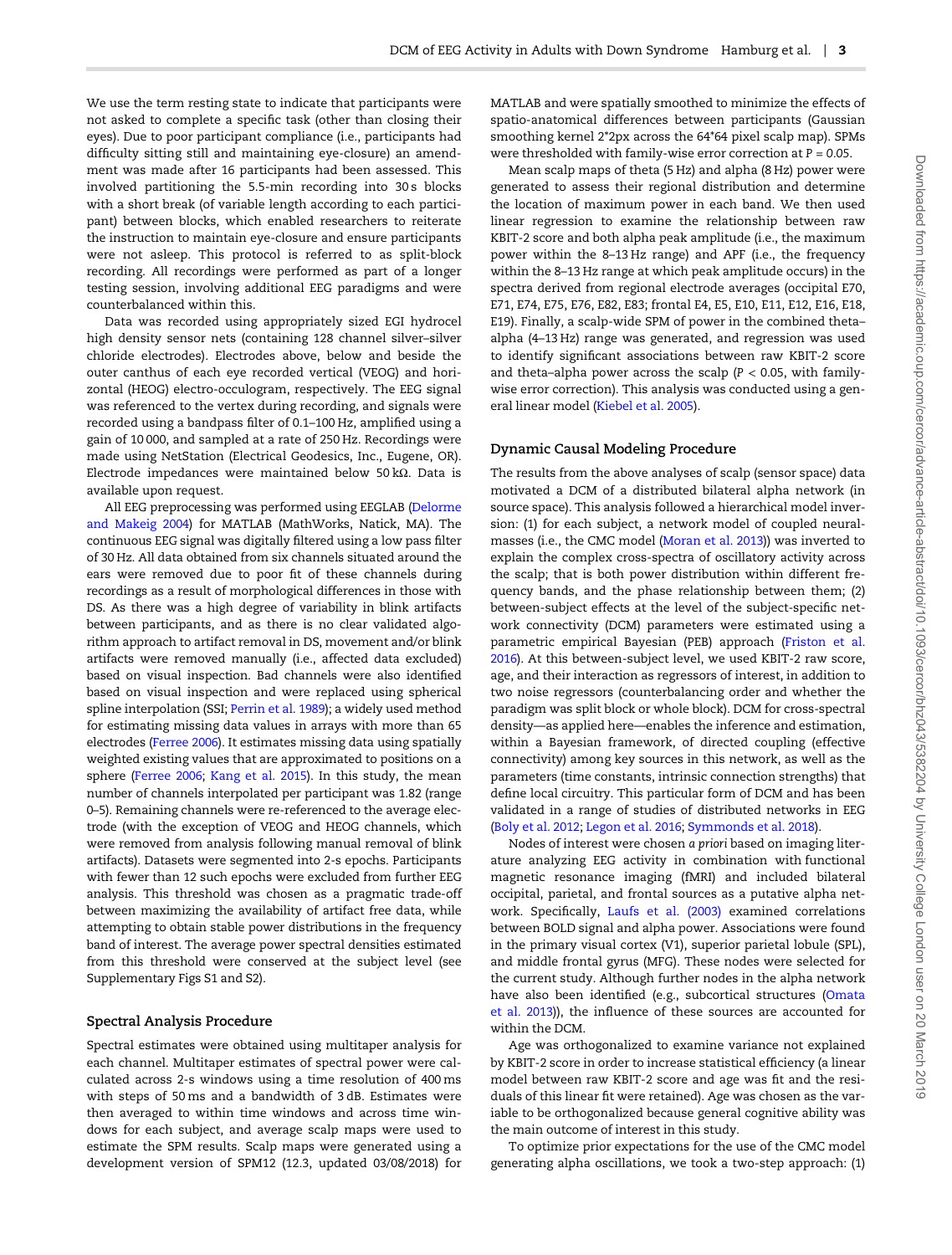based on the simulated spectra of a single CMC, we optimized several time constants (T1, 2, 3) and decreased population variance (S parameter) in order to allow for power spectra that contain a frequency peak in the alpha range. (2) Using those prior parameter values, we then inverted all subjects—effectively scanning the parameter space around the above priors by inverting different subjects. From this pool of inverted subjects, we selected the posterior parameter estimates of a representative subject for whom the inversion provided good model fits. Finally, these values were used as priors for each subject during a second inversion that was the basis for further analysis. The ensuing prior used for the model inversion of each subject are shown in Table 1.

We compared a subset of models with variations in a subset of the parameters explaining the between-subject model regressors. This model comparison can be done efficiently by applying Bayesian Model Reduction estimates ([Penny et al. 2004;](#page-10-0) [Friston](#page-9-0) [et al. 2015\)](#page-9-0). Although Bayesian model reduction can be employed to search the model space exhaustively (i.e., compare all possible combinations of model parameters), we chose here to focus on a selection of models that were informed by our neurobiological questions. These models focused on the type of connectivity (i.e., intrinsic, forward, and backward connections), as these connections are mediated by distinct neurotransmitters (AMPA, NMDAR, and GABA transmission, respectively, for Forward, Backward, and Intrinsic connections) in our model. For inference on this more restricted model space, we are harnessing Bayesian model reduction for its computational efficiency.

Overall candidate models differed in terms of whether forward, backward, and intrinsic self-inhibitory connections showed cognitive and age-related effects. The model with the greatest log-evidence (as approximated by negative free-energy) was considered the winning model. Connectivity changes associated with KBIT-2 score in the winning model were then examined to quantify the microcircuit correlates of cognitive ability and thereby explain the observed differences in theta–alpha power in terms of neuronal excitation–inhibition balance.

We tested the construct validity of using this approach by simulating data from in silico six-node networks, where a betweensubject regressor modulated specific model parameters (Fig. [1\)](#page-4-0). We generated a baseline model, and a random between-subject regressor. Using these, we then generated 36 single-subject models, where intrinsic inhibitory connections were modulated according to the weight given by the between-subject regressor and simulated output cross-spectral densities that would be observed from the particular model specifications. Using hierarchical PEB inversion of dynamic causal models described above, we then inverted models based on these data, and assessed the

evidence that the data were generated from different "reduced" models—that is, models that only allow between-subject variation to be caused by specific subsets of model parameters. In this (group-level) model comparison, we can successfully identify the known generative parameter variations. These simulation results further support the use of computationally efficient estimation of log-model evidence using Bayesian model reduction, which has been successfully employed across multiple complex network analyses in EEG [\(Friston et al. 2016;](#page-9-0) [Rosch et al. 2018;](#page-11-0) [Symmonds](#page-11-0) [et al. 2018\)](#page-11-0).

## Results

#### Spectral Analysis Results

Mean raw KBIT-2 score was 54.84 (19.64 SD; 10–102 range). Average scalp maps and mean power spectra by region for all participants ( $n = 36$ ) showed frontal dominance of theta activity as well as the expected posterior alpha distribution (Fig. [2](#page-4-0)A,C). Linear regression revealed peak alpha amplitude at the frontal region to be significantly associated with raw KBIT-2 score (t(34)  $= 2.93$  $= 2.93$  $= 2.93$ ,  $P = 0.006$ ; Fig. 2B). The relationship between peak alpha amplitude at the occipital region and raw KBIT-2 score did not reach significance (t(34) = 1.77,  $P = 0.085$ ; Fig. [2](#page-4-0)B). In our sample, no significant association between peak alpha frequency and KBIT-2 was found for frontal  $(t(34) = 0.04, P = 0.96)$ , or occipital electrodes (t(34) = 1.03,  $P = 0.31$ ) (results not shown).

Whole-scalp SPM analysis of EC spectral estimates revealed clusters of significant positive correlations between estimated general cognitive ability (raw KBIT-2 score) and power in the 4–13 Hz range. Clusters were located over left occipital and right temporal scalp regions (Fig. [2](#page-4-0)D).

#### Dynamic Causal Modeling Results

We identified cortical sources that are associated with increased alpha power from the literature. Specifically, we used Montreal Neurological Institute (MNI) coordinates of fMRI clusters reportedly associated with EEG alpha power derived from EEG/fMRI experiments ([Laufs et al. 2003](#page-10-0)) as priors for the DCM analysis (Fig. [3](#page-5-0)B). Based on this literature, we identified three bilateral sources: primary visual cortex (V1, MNI coordinates [x,y,z] left: [−16,−92,0]; right: [12,−92,21]), SPL (MNI coordinates left: [−48, −56,52]; right: [34,−51,39]), and MFG (MNI coordinates left: [−46,37,16]; right: [46,18,21]). Coordinates that were reported as Talairach coordinates in the original report were converted to MNI coordinates using an online conversion tool ([http://](http://sprout022.sprout.yale.edu/mni2tal/mni2tal.html) [sprout022.sprout.yale.edu/mni2tal/mni2tal.html,](http://sprout022.sprout.yale.edu/mni2tal/mni2tal.html) accessed 03/07/

Table 1:  $T_1$ —superficial pyramidal cell time constant; T<sub>2</sub>—inhibitory interneuron time constant; T<sub>3</sub>—spiny stellate cell time constant; T<sub>4</sub>—deep pyramidal cell time constant;  $g_1$ —superficial pyramidal cell modulatory self-connection;  $g_2$ —superficial pyramidal cell to spiny stellate cell inhibition;  $g_3$ —inhibitory interneuron to spiny stellate cell inhibition. Note that T and s parameters only have one value that is applied to all regions.

| Parameter | Left V1 | Right V1 | Left SPL | Right SPL | Left MFG | Right MFG |
|-----------|---------|----------|----------|-----------|----------|-----------|
| $\tau_1$  | 2.17    | $=$      | $=$      | $=$       | $=$      | $=$       |
| $\tau_2$  | 2.94    | $=$      | $=$      | $=$       | $=$      | $=$       |
| $\tau_3$  | 3.81    | $=$      | $=$      | $=$       | $=$      | $=$       |
| $\tau_4$  | 0.66    | $=$      | $=$      | $=$       | $=$      | $=$       |
| $g_1$     | $-0.39$ | $-0.05$  | $-0.33$  | 0.18      | $-0.14$  | $-0.03$   |
| $g_2$     | $-0.33$ | 0.22     | 0.84     | 0.73      | 0.42     | $-0.08$   |
| $g_3$     | $-0.05$ | $-0.05$  | $-0.23$  | $-0.54$   | $-0.31$  | $-1.67$   |
| s         | $-0.63$ | $=$      | $=$      | $=$       | $=$      | $=$       |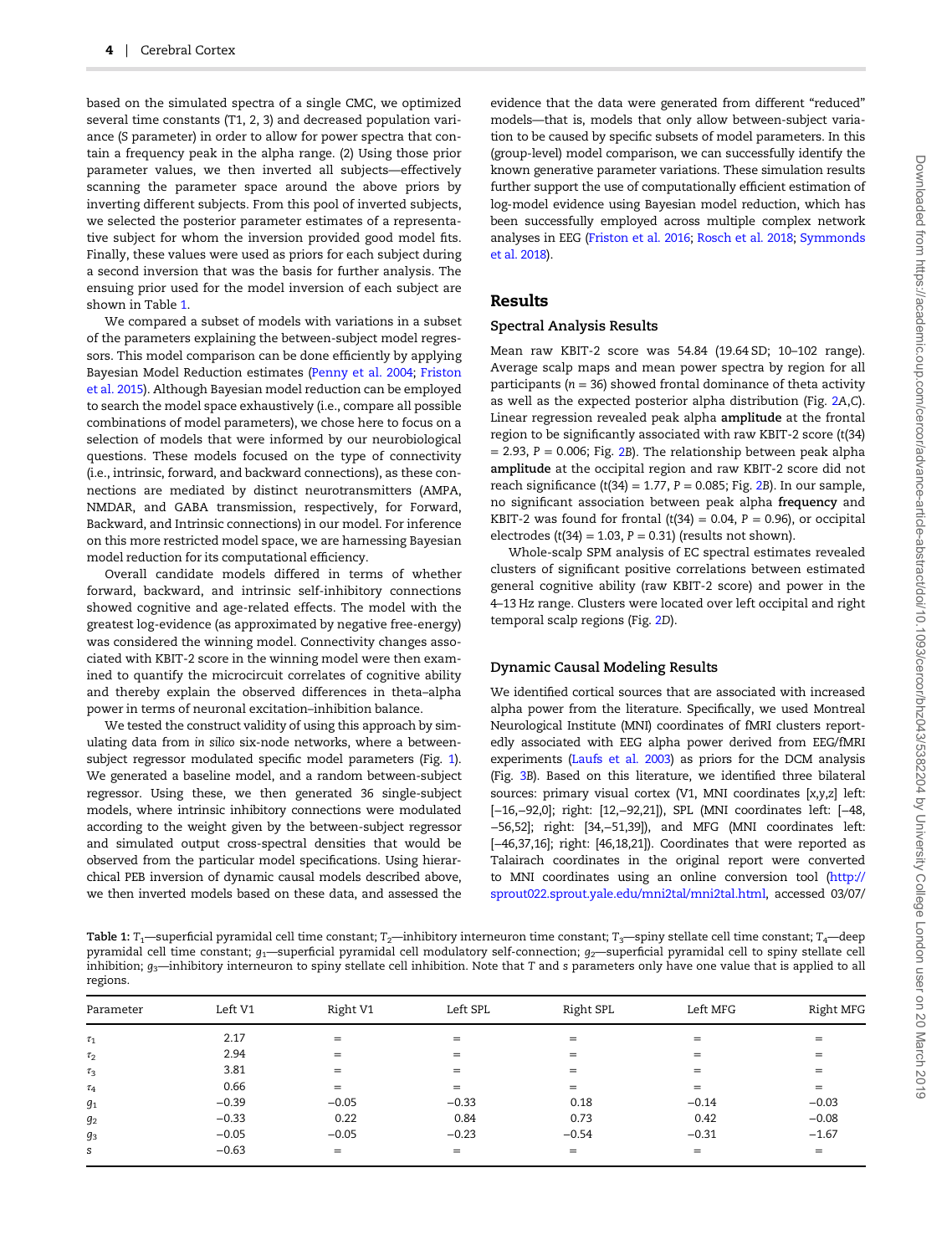<span id="page-4-0"></span>

Figure 1. Assessing construct validity of the parametric empirical Bayesian (PEB) approach. (A) A baseline model parameterization is combined with a betweensubject random effects regressor by allowing modulation of specific subsets of parameter (here, intrinsic self-inhibitory connections) by the weight given in the between-subject effect regressor. (B) This produces 36 different DCM models, that differ in their intrinsic connectivity in a way that is affected by the between-subject regressor. (C) These models are used to generate synthetic cross-spectral densities (of which the first three eigenmodes are shown here) that vary systematically with the regressor. (D) These data are used as input for DCM model inversion. This approach compares subsets of models where between-subject effects are expressed only in a subset of parameters. (E) Using the free-energy measure of model likelihood for each of these models, we can then compare how good an explanation these models offer for the data, and successfully identify the model with changes in intrinsic self-inhibition as the winning model.



Figure 2. A. Mean scalp map of power distribution for theta (5 Hz, top) and low-alpha (8 Hz, bottom) activity. The frequencies shown here are exemplary and chosen for their complementary distribution across the scalp (all statistical inference is made across the whole theta–alpha spectrum). B. Linear relationship between peak alpha amplitude at frontal and occipital regions (eight channel average frontal; seven channel average occipital) and raw KBIT-2 score. C. Mean regional power spectra at frontal and occipital regions (regional channel average). D. T-statistic scalp map showing voxels with a significant relationship between raw KBIT-2 score and power in theta–alpha (4–13 Hz) range; voxels were located over left occipital (a) and right temporal (b) scalp regions.

2018), which itself is based on a previously published conversion [\(Lacadie et al. 2008](#page-10-0)).

Each node was modeled as an EEG dipolar source, with activity being generated by a CMC neural mass model (Fig. [3](#page-5-0)A). This model was fitted to complex cross-spectral density summaries of ongoing EEG oscillations that preserved both amplitude and phase relationships. The priors of the CMC were tuned to generate alpha oscillations and were identical for each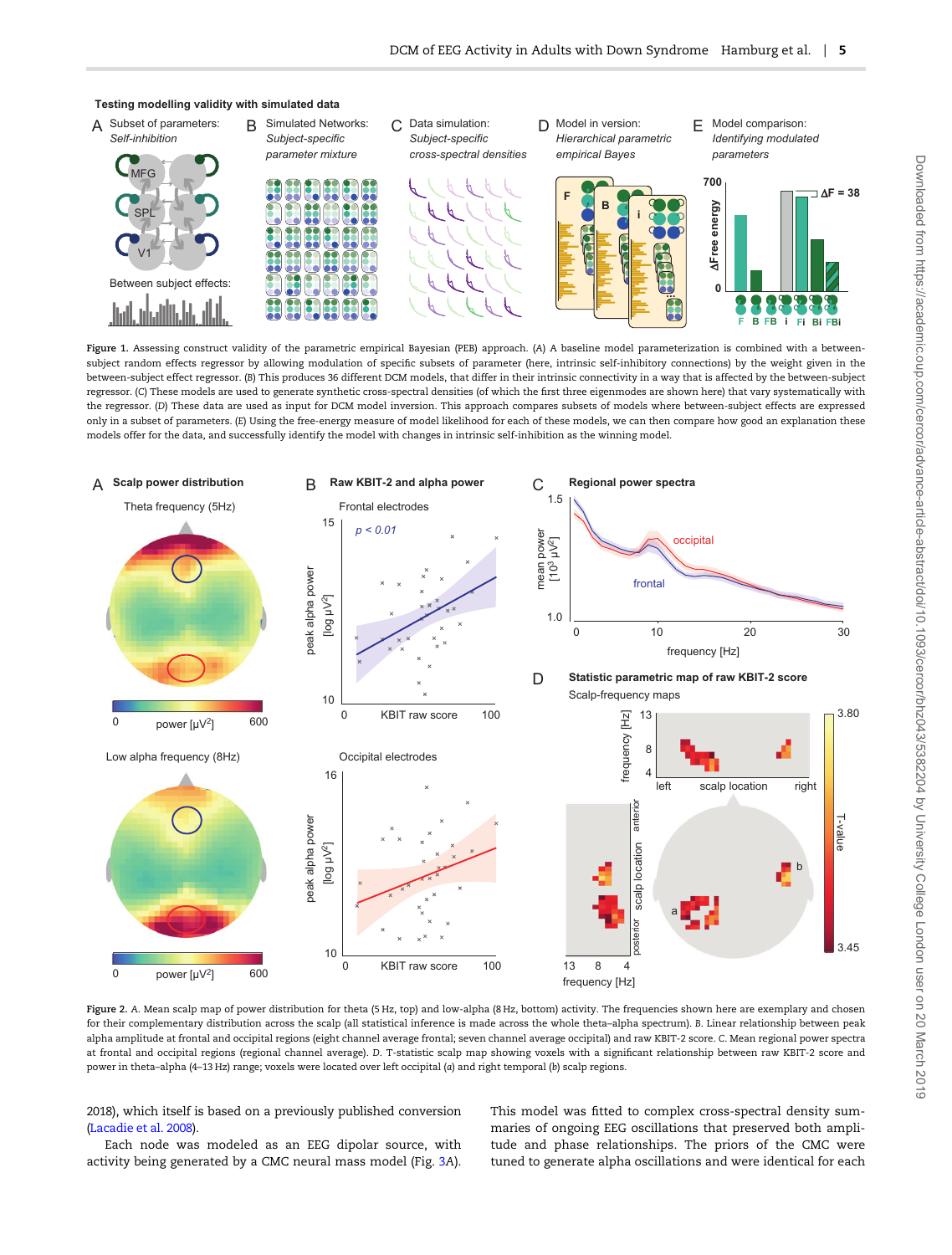<span id="page-5-0"></span>

Figure 3. A. Schematic illustrating the canonical microcircuit (CMC) neural mass model, which comprises four distinct neural-masses mapped onto specific cortical layers. The model includes between-population (local, intrinsic) excitatory (black) and inhibitory (red) connections and within-population intrinsic self-inhibition; as well as between-source (long-range, extrinsic) excitatory connections. B. Diagram showing the bilateral network model, including nodes within the primary visual cortex (V1), superior parietal lobule (SPL), and middle frontal gyrus (MFG), also indicating extrinsic forward, backward, and lateral connections; as well as intrinsic self-inhibition. C. Individual subject model fits showing the top three eigenmodes decomposed from whole-scalp data alongside the model fits for each of the 36 participants.

participant. The model fits for individual DCMs inverted to subject-specific spectra are shown in Figure <sup>3</sup>C; specifically, the DCM principal eigenmode summary of the whole-scalp data from each participant (here, with eight eigenmodes—this is standard practice in DCM and provides a well-tested balance between the richness of the dataset (preserving components for analysis) and allowing model inversion (reducing the dimensionality of multi-channel recordings)). This figure shows the top three eigenmodes of the empirical recordings versus those generated by the DCMs (Fig. <sup>3</sup>C), illustrating an almost universally excellent fit in the <15 Hz spectra (faster frequencies have not been captured as accurately because the model was optimized to generate <15 Hz activity).

We then compared seven candidate models (Fig. [4](#page-6-0)A), where between-subject effects were only allowed to affect a subset of possible model parameters (combinations of extrinsic and intrinsic connectivity parameters). Bayesian model selection identified the model allowing for intrinsic self-inhibition alone as having the greatest model evidence. This model had a negative free-energy difference to the next highest model of 9.1 (corresponding to a Bayes Factor of over 100) (Fig. [4](#page-6-0)B), which is

considered very strong evidence for the model compared to its alternatives [\(Kass and Raftery 1995](#page-10-0)).

The variation of connectivity parameters best explained by KBIT-2 scores in the winning model architecture (i.e., restricting between-subject effects to intrinsic self-inhibition) is shown in Figure [5](#page-6-0)A. The biggest effect (which was also estimated with the greatest certainty) was seen in right V1, where a higher raw KBIT-2 score was associated with less intrinsic-inhibition (i.e., disinhibition). This negative linear relationship between (mean bilateral) V1 self-inhibition and KBIT-2 raw score is further illustrated in Figure [5](#page-6-0)B, showing mean V1 intrinsic inhibition versus raw KBIT-2 score plotted for each subject. Note the Bayesian confidence intervals delimit the certainty with which each parameter is estimated. This shows that individually some parameters are more identifiable during the model inversion (i.e., their exact value can be estimated more precisely than others). However, the statistical test of our hypotheses was performed during the Bayesian model selection (i.e., by comparing models where different sets of parameters were included to explain the variation between subjects, we identified an optimum model that balances complexity and model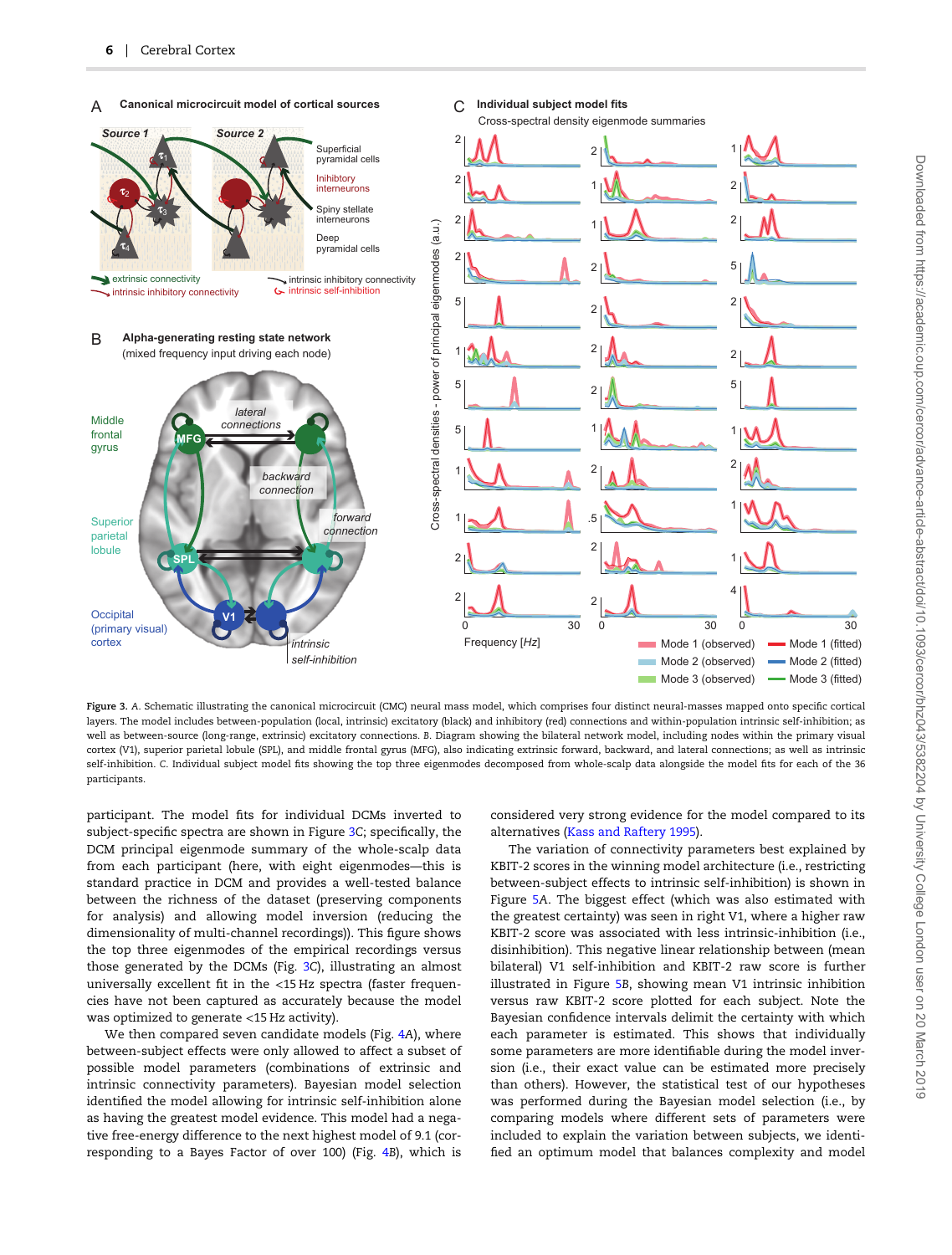<span id="page-6-0"></span>

Figure 4. A. Diagram showing the seven network-level candidate models, which differed in terms of which forward (F), backward (B), and intrinsic self-inhibitory (i) connections were affected by between-subject differences in cognitive ability and age. Red box denotes the (intrinsic self-inhibition) model with the greatest model evidence B. (Log) model evidence (negative free-energy) for each of the seven candidate models. Model 0i (model 4; intrinsic self-inhibition alone) shows the highest negative free-energy, with a negative free-energy difference to the next highest model of 9.1 (top diagram) and a posterior probability of ~1 (bottom diagram).



Figure 5. A. Bar chart showing the linear (between-subject) effect of raw KBIT-2 score on intrinsic self-inhibition for each node in the network of the winning model (allowing for changes in intrinsic self-inhibition alone; shown bottom right). Bayesian confidence intervals indicate that the effects estimated with most certainty are located at right V1. B. Scatter graph showing inverse correlation between raw KBIT-2 score and mean V1 (left V1 and right V1 average) intrinsic inhibition of the winning model (i.e., the model with the highest model evidence in model space).

accuracy). This means that there is strong statistical evidence for the inclusion of all the parameters shown, even where the individual parameter values cannot be estimated with high certainty (as indicated by larger Bayesian confidence intervals).

There were no effects of age or the interaction between KBIT-2 raw score and age that survived Bayesian Model Reduction.

# Discussion

We show that general cognitive ability in adults with Down syndrome (DS) is associated with particular, distributed signatures in

scalp activity across theta–alpha frequency ranges. Furthermore, DCM indicates that across our model space, between-subject differences in intrinsic self-inhibition producing the differing EEG spectra are associated with individual differences in general cognitive ability. In particular, we demonstrated that higher cognitive ability was associated with higher alpha peak amplitude at frontal electrodes and higher theta–alpha band power in distributed regions across the scalp. Within a generative model of a distributed alpha generating network, these changes were associated with lower intrinsic self-inhibition in bilateral V1 and an implicit loss of E/I balance maintained by inhibitory interneurons.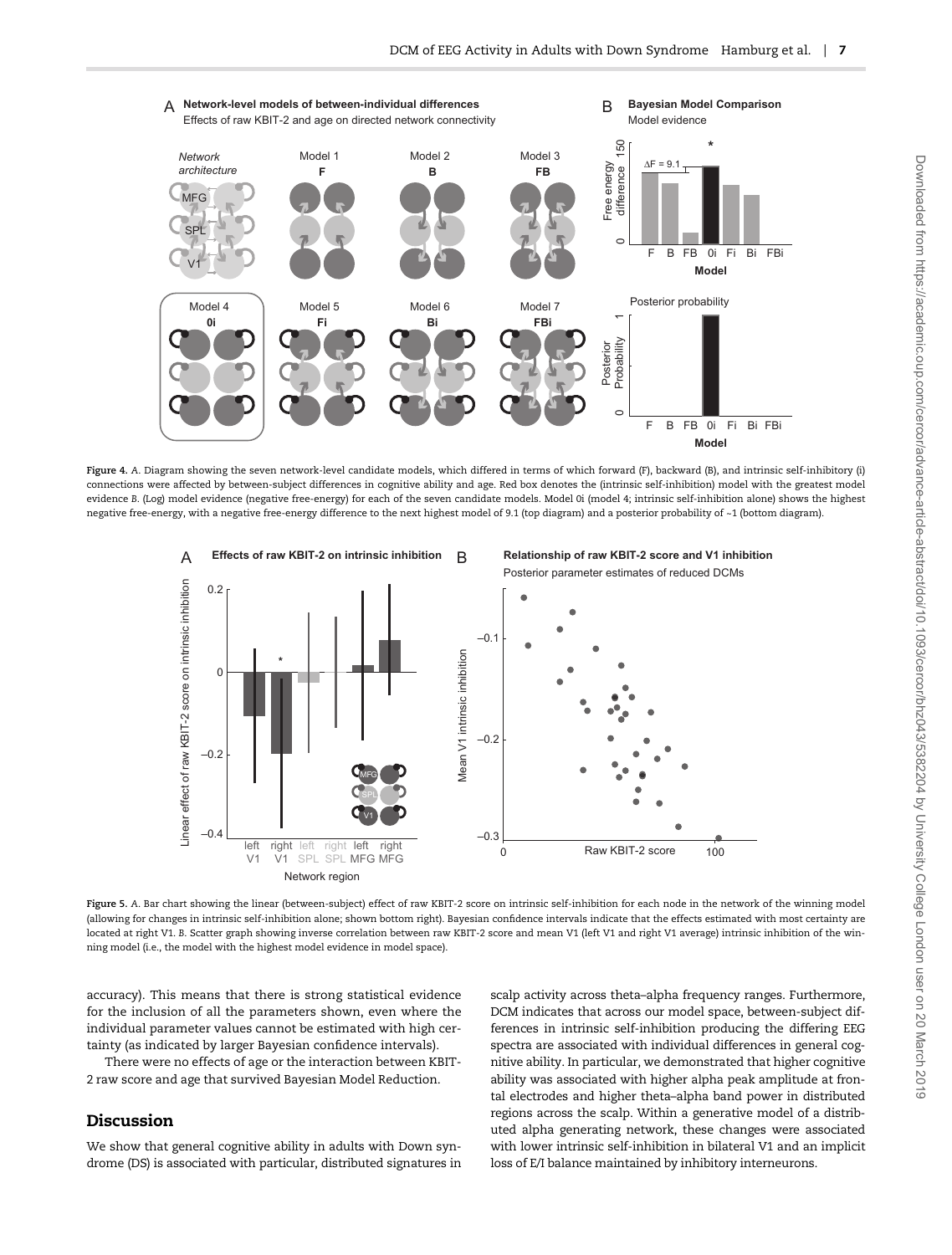The importance of alpha activity in cognition is highlighted by work in the TD population relating alpha oscillations to attention and memory processes ([Klimesch 1999;](#page-10-0) [Richard Clark](#page-11-0) [et al. 2004](#page-11-0); [Palva and Palva 2007](#page-10-0); [Samaha and Postle 2015;](#page-11-0) [Foster et al. 2016;](#page-9-0) [Oswald et al. 2017;](#page-10-0) [Voytek et al. 2017\)](#page-11-0). Within the DS population, a limited number of studies have reported associations between alpha power and cognitive ability. Similar to findings of the present study, [Medaglini et al. \(1997;](#page-10-0) 45 adults with DS) reported a significant positive correlation between alpha power (8–12 Hz) and cognitive ability (attention and memory test performance, as measured by the Cancellation Task and the Rivermead Behavioural Memory Task, respectively). In contrast, a smaller study by [Politoff et al. \(1996](#page-10-0); 13 adults with DS) reported a significant negative correlation between low-alpha power (8.8 Hz) and cognitive ability (as measured by the Picture Absurdities Test). This study, however, was restricted to higher functioning participants and may therefore not be comparable to the present study. Interestingly [Velikova et al. \(2011;](#page-11-0) 25 individuals with DS) reported cognitive ability (as measured by the Wechsler Adult Intelligence Scale and the Rivermead Behavioural Memory Task) was positively associated with power at the high-alpha range (11–12 Hz) and negatively associated with power at the low-alpha range (7–8 Hz). Individuals with cognitive decline were not excluded from this study, however, which may be a potential source of inconsistency between the low-alpha findings reported here. A particular strength of our study is the exclusion of adults with noticeable cognitive decline, which allows pre-decline relationships between oscillatory correlates and cognitive ability to be determined. Cognitive decline and dementia represent disease processes that warrant future specific investigation.

The association between higher general cognitive ability and lower intrinsic self-inhibition demonstrated here is in keeping with animal model literature demonstrating markers of overinhibition in the Ts65Dn mouse (a commonly used mouse model of DS) compared to wildtype mice (see [Contestabile et al.](#page-9-0) [\(2017\)](#page-9-0) for review). This has included an increased number of GABAergic interneurons, enhancement of interneuron excitability, and reduced glutamatergic transmission ([Chakrabarti et al.](#page-9-0) [2007;](#page-9-0) [Hernández et al. 2012;](#page-10-0) [Tyler and Haydar 2013;](#page-11-0) [Hernández-](#page-10-0)[González et al. 2015](#page-10-0); [Contestabile et al. 2017](#page-9-0)). Treatment of Ts65Dn mouse models with pharmacological agents that reduce inhibition has also been shown to improve memory deficits in these animals ([Braudeau et al. 2011](#page-9-0)). Based on findings from the mouse model literature, over-inhibition has also been the target of recent human drug trials aimed at improving cognition in individuals with DS. Thus, far these trials have either been unsuccessful (Roche; ClinicalTrials.gov Identifier: NCT02024789) or are ongoing (Balance Therapeutics). The unsuccessful study by Roche was a phase II placebo-controlled trial of an inverse agonist of α5 subunit-containing GABAA receptors (basmisanil). No improvement in cognitive function was observed over 26 weeks in participants (aged 12–30). Importantly, different inhibitory pathways across the brain express different GABAA receptor subunits—α5 containing receptors are highly expressed in the adult hippocampus but have low expression in other brain areas ([Vargas-Caballero et al. 2010](#page-11-0)). As atypicalities in the brains of individuals with DS are not localized to the hippocampus, alternative targets of over-inhibition require investigation. The findings of our study—indicating a relationship between localized cortical over-inhibition and cognitive ability—further support this.

It is of further interest that human studies using postmortem tissue, magnetic resonance spectroscopy (MRS), and neural

progenitor cells have failed to find evidence of over-inhibition in DS and have instead indicated under-inhibition may be present. The indication in frontal regions of a positive relationship between inhibition and cognitive ability in this study, as opposed to the negative relationship in V1, is suggestive of potential regional differences in E/I. It is possible such differences contribute to inconsistencies in the literature and suggest the over-inhibition narrative in DS may in fact be more complex, with regional differences also being important to consider. It follows that MRS studies may prove useful for examining E/I mechanisms in DS further, with studies focusing on different brain regions. The nodes identified in this study may inform targets for this.

Mechanistically, the parameter of intrinsic inhibition identified here describes recurrent self-connections that dampen the excitability of the large projection neurons in the circuitry of the CMC (Fig. [3](#page-5-0)A). This is a population level summary of intralaminar local inhibitory populations that connect pyramidal cells within the supragranular, or infragranular cortical layers. Less intrinsic inhibition, as seen in V1 with higher KBIT-2 scores, therefore releases the self-suppression of ongoing activity, and results in more excitable cortical sources. It could be hypothesized that reduced inhibition at a cellular level would lead to increased electrophysiological activity in this region; manifesting as release of synchronous alpha activity across the network as measured by EEG (a desirable outcome during eyeclosure and indicative of efficient network-level control). Conversely, increased V1 intrinsic inhibition (as seen in individuals with lower KBIT-2 scores) may therefore attenuate the alpha that can be measured in the EEG across the whole scalp.

It is noteworthy that adults with DS show reduced alpha power when compared to age-matched TD controls ([Ono et al.](#page-10-0) [1992;](#page-10-0) [Murata et al. 1994](#page-10-0); [Locatelli et al. 1996](#page-10-0); [Babiloni et al.](#page-9-0) [2009\)](#page-9-0). The relationship between alpha and general cognitive ability in adults with DS reported here therefore indicates that within individuals with DS, those with an EEG spectrum closer to that of individuals from the TD population (i.e., higher alpha peak amplitude) are also closer to individuals from the TD population in terms of general cognitive ability.

This is the first study to examine parameters of E/I in humans with DS. Our results suggest regionally specific modulation of intrinsic self-inhibition as a potential therapeutic target for cognitive enhancement in DS. Recent research has demonstrated the utility of transcranial direct current stimulation in modulating local E/I balance in order to enhance memory through reducing local GABA levels in the TD population [\(Barron et al. 2016\)](#page-9-0). The localized nature of these findings, although problematic for pharmacological manipulation, lends itself to such targeted approaches. A further potential practical implication of this study is the use of non-invasively measured V1 intrinsic-inhibition as a biomarker of general cognitive ability, which drug trials in DS may find useful.

It is important to note, however, that the differences in intrinsic inhibition between adults with DS reported here may be compensatory responses to a backdrop of altered neurobiology, rather than a direct consequence of trisomy 21. For some individuals, it may be the case that excess inhibition provides an advantage of some form (for example, reducing seizure-like activity, which is more common in DS ([Pueschel et al. 1991](#page-10-0))). Caution should therefore be taken when considering intrinsic inhibition as a potential therapeutic target in this population.

In the current study, age was not identified as an important factor associated with theta–alpha activity. Despite this, agerelated changes in alpha activity are commonly reported in DS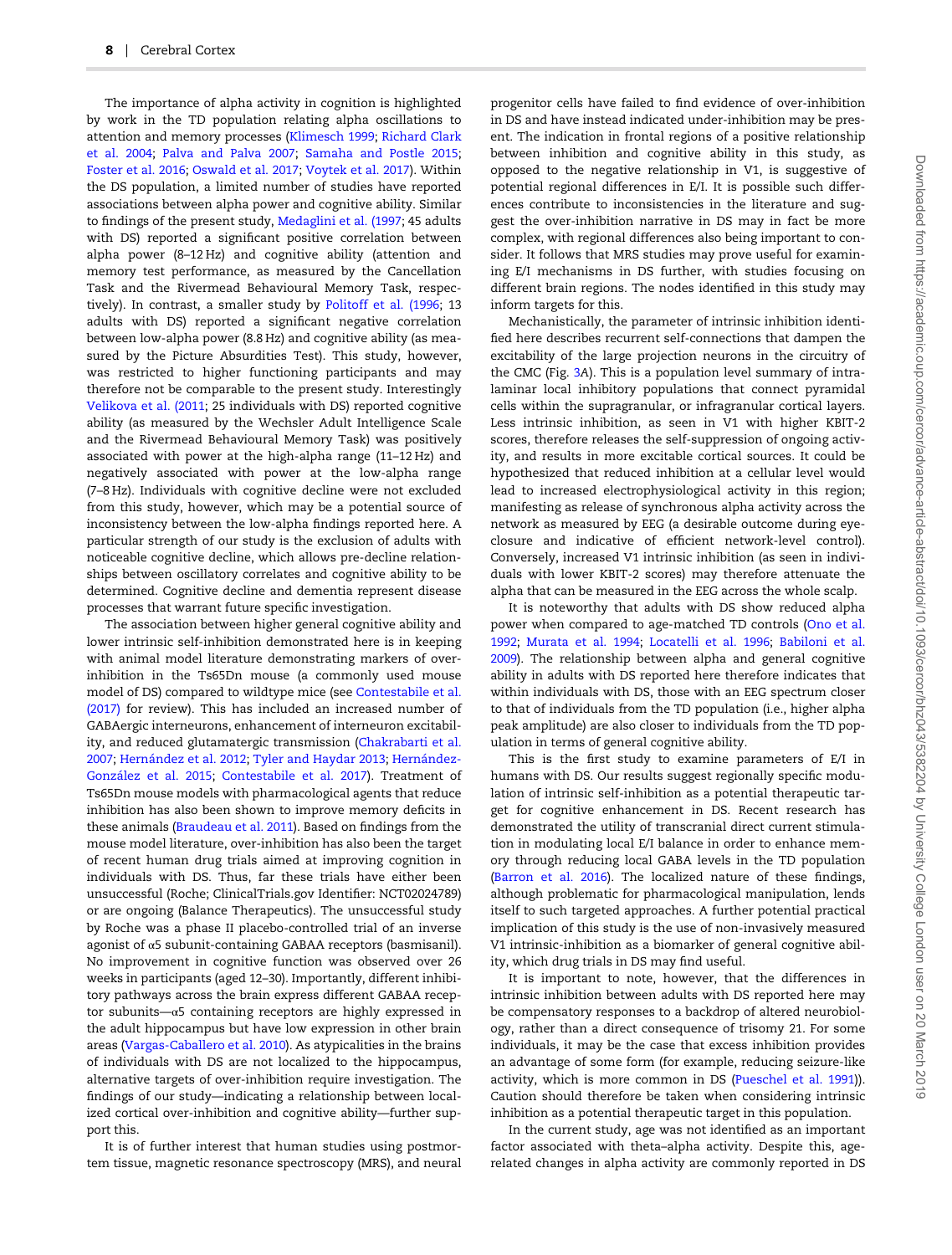literature (e.g., [Johanson et al. 1991](#page-10-0); [Soininen et al. 1993](#page-11-0); [Katada](#page-10-0) [et al. 2000\)](#page-10-0). It is possible that age was not an important factor in the current study because of the relatively young mean age of adult participants (30.92 years), before substantial ADassociated pathology in adults with DS is likely to occur (AD pathology is present in the brains of almost all adults with DS over the age of 30 ([Wisniewski et al. 1985](#page-11-0); [Mann 1988](#page-10-0))). Orthogonalizing age with respect to KBIT-2 score may have also reduced a possible relationship. Alternatively, it is possible that when cognitive decline is controlled for (as in the present study), age is not an important factor associated with theta– alpha activity.

Other studies using neural mass computational models to investigate resting-state alpha activity have highlighted the importance of inhibitory interneurons within the Lateral Geniculate Nucleus of the thalamus ([Bhattacharya et al. 2016\)](#page-9-0). Research suggests these neurons play a role in maintaining homeostatic balance within the network by suppressing any instability that may arise from anomalous synaptic activity (e.g., dysrhythmia or slowing) [\(Bhattacharya et al. 2016\)](#page-9-0). It is therefore possible that the parameter of intrinsic self-inhibition in this study may play a similar role in maintaining homeostatic balance within the alpha network. It could be argued that maintaining excitation–inhibition balance within this network may be a greater challenge for the DS brain, where numerous sources (from biochemical to a gross anatomical) may contribute to anomalous syntactic activity.

In order to achieve good model fits, we adjusted CMC parameters so that individual CMC sources would provide a frequency peak in the alpha range. This approach means that we may have already "explained away" some of the whole-scalp observations through adjustment of local parameters, meaning that long-range connectivity may be less likely to emerge as a true experimental effect in the results. However, the DCM for cross-spectral densities largely relies on the complex component of the cross-spectra and thus the phase relationship between sources to infer underlying long-range effective connectivity between sources. As this was not included in the optimization of the priors, we would not have biased against the main data features that allows inference on long-range connections.

It remains unclear why alpha peak amplitude was significantly associated with KBIT-2 score in frontal regions, yet for DCM analysis both the effect size of—and the confidence in the association of KBIT-2 score and intrinsic inhibition were highest in the occipital regions. Because there is a non-linear mapping between model parameters and EEG spectral features, whilst non-intuitive, this does nevertheless reflect the evidence in the data. The dynamics of the network of sources—as modeled here—depends not only on the dynamics of isolated microcircuits, but also of the integrated and distributed dynamics of all coupled sources. Thus, a source level change in intrinsic connectivity in the occipital nodes may have little effects on the observable node dynamics (because of the nonlinear mapping); yet, a slight change in the input from occipital sources to frontal sources may yield larger observable effects in sensor space.

This highlights the fact that it is difficult to interpret sensor space (scalp) effects in terms of the underlying causes in source (brain) space. It is possible that our findings were influenced by the large extent of inter-individual variability in EEG measures and network parameters reported here; however, the PEB approach

used here specifically accommodates random between-subject effects. Larger studies may therefore help interpret this further. Future studies would also benefit from using participant MRIs to localize nodes at an individual level.

A general aspect of Bayesian model inversion is the reliance on a set of prior assumptions (i.e., the activity generated by the model arises from CMC optimized to generate activity of interest within predefined nodes of interest). Despite optimizing the model with Bayesian model reduction, other factors not accounted for by the structure of the models entertained may also be important—and potentially result in models with greater evidence.

Oscillatory correlates of individual differences in cognitive ability in other forms of ID do not appear to have been studied; however, atypical connectivity in theta and alpha bands have been demonstrated in adults with fragile X syndrome ([van der](#page-11-0) [Molen et al. 2014](#page-11-0)). It therefore remains to be seen whether the findings reported here are unique to individuals with DS or are related to ID in general. Future research with non-DS ID populations are necessary to clarify this.

Future studies would benefit from recruiting older individuals in order for relationships between ageing and model parameters to be fully examined. During this study, we found practical difficulties related to traveling to our testing location were common in older individuals with DS. The use of portable EEG equipment may therefore increase participation of older adults. Furthermore, larger or targeted studies will enable associations between Apolipoprotein E (APOE) genotype and EEG activity to be explored, with associations with APOE genotype being of particular interest due to the known increased risk of AD in those possessing the APOE <sup>ε</sup>4 allele. As these findings are based on a single EEG paradigm, modeling EEG activity using DCM for other paradigms (e.g., the auditory oddball) would help improve the validity of conclusions. Finally, DCM can also be used to model the effects of specific pharmacological compounds on the network and parameters identified here. Such an approach may aid in drug discovery.

## Supplementary Material

Supplementary material is available at Cerebral Cortex online.

## Funding

This work was supported by the Baily Thomas Charitable Fund (TRUST/RNA/AC/KW/3111/5776) and a Wellcome Trust Strategic Award (grant number: 098330/Z/12/Z) conferred upon The London Down Syndrome (LonDownS) Consortium. RER is funded by a Wellcome Trust Clinical Research Fellowship (106556/Z/14/ Z) from the Wellcome Trust, UK. KJF is funded by a Wellcome Trust Principal Research Fellowship (088130/Z/09/Z) from the Wellcome Trust, UK. The funders had no role in study design, data collection and analysis, decision to publish, or preparation of the manuscript.

## Notes

The authors would like to thank all the participants in this study for their time. This research was supported by the National Institute for Health Research networks (mental health, dementias, and neurology) and participating NHS trusts. We would like to thank our NHS network of sites that helped to identify participants.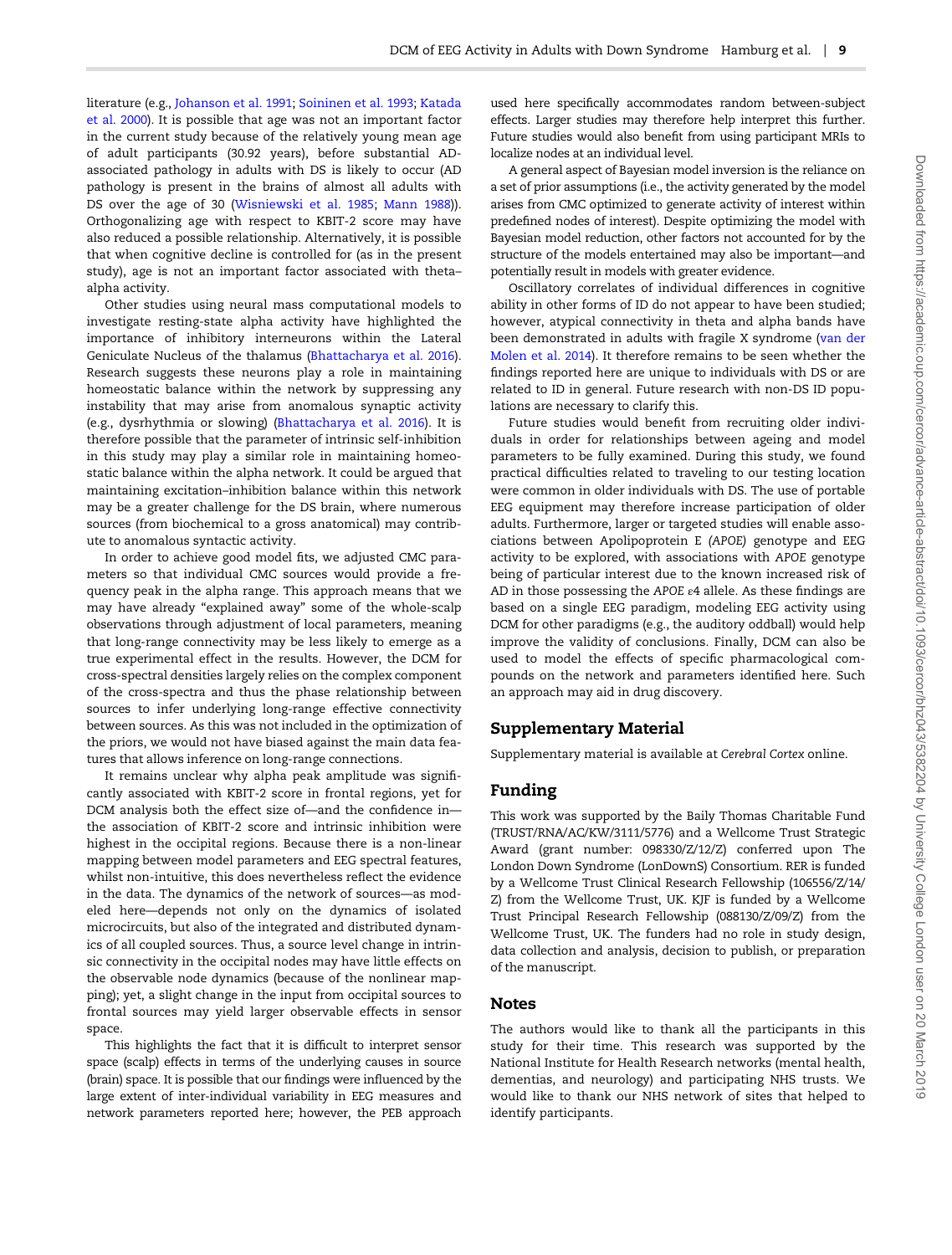# <span id="page-9-0"></span>Appendix

Glossary

Adult: used in this study to refer to individuals aged 16 and over (i.e., not a child).

Age-adjusted IQ score: when a raw score on a general cognitive ability test is converted to a standardized score (using population norms) according to participant age to provide an estimate of intelligence quotient (IQ).

Bayesian model selection (BMS): a method for determining the most likely hypothesis (among a set of competing hypotheses) about the mechanisms that generated observed data.

Dynamic causal modeling (DCM): a framework for fitting differential equation models of neuronal activity to brain imaging data using Bayesian methods.

Eigenmode: a frequency component of a signal. Principal eigenmodes represent the main components of the signal and can be used to summarize data.

Free-energy: the function that is optimized during model inversion in DCM. Log-evidence (as approximated by negative free-energy) is used to determine the winning model.

KBIT-2 score: Kaufmann's Brief Intelligence Test second Edition (KBIT-2) raw test score [\(Kaufman and Kaufman 2004\)](#page-10-0). Used to provide an estimate of general cognitive ability.

Model inversion: method for fitting the data to the model to estimate model parameters. The method involves minimizing free-energy/maximizing negative free-energy in order to maximize the model evidence or marginal likelihood.

Posterior probability: within Bayesian statistics, posterior probability is the statistical probability that a hypothesis is true, given the relevant evidence.

Typically developing (TD): used in this study to refer to individuals who do not have a neurodevelopmental disorder.

# References

- Babiloni C, Albertini G, Onorati P, Vecchio F, Buffo P, Sarà M, Condoluci C, Pistoia F, Carducci F, Rossini PM. 2009. Interhemispheric functional coupling of eyes-closed resting EEG rhythms in adolescents with Down syndrome. Clin Neurophysiol. 120(9):1619–1627. [https://doi.org/10.1016/j.](http://dx.doi.org/https://doi.org/10.1016/j.clinph.2009.06.017) [clinph.2009.06.017.](http://dx.doi.org/https://doi.org/10.1016/j.clinph.2009.06.017)
- Ball SL, Holland AJ, Huppert FA, Treppner P, Watson P, Hon J. 2004. The modified CAMDEX informant interview is a valid and reliable tool for use in the diagnosis of dementia in adults with Down's syndrome. J Intellect Disabil Res. 48(Pt 6):611–620. [https://doi.org/10.1111/j.1365-2788.2004.00630.x](http://dx.doi.org/https://doi.org/10.1111/j.1365-2788.2004.00630.x).
- Barron HC, Vogels TP, Emir UE, Makin TR, O'Shea J, Clare S, Jbabdi S, Dolan RJ, Behrens TEJ. 2016. Unmasking latent inhibitory connections in human cortex to reveal dormant cortical memories. Neuron. 90(1):191–203. [https://doi.org/10.](http://dx.doi.org/https://doi.org/10.1016/j.neuron.2016.02.031) [1016/j.neuron.2016.02.031.](http://dx.doi.org/https://doi.org/10.1016/j.neuron.2016.02.031)
- Bhattacharya BS, Bond TP, O'Hare L, Turner D, Durrant SJ. 2016. Causal role of thalamic interneurons in brain state transitions: a study using a neural mass model implementing synaptic kinetics. Front Comput Neurosci. 10:115.
- Boly M, Moran R, Murphy M, Boveroux P, Bruno MA, Noirhomme Q, Ledoux D, Bonhomme V, Brichant JF, Tononi G, et al. 2012. Connectivity changes underlying spectral EEG changes during propofol-induced loss of consciousness. J Neurosci. 32(20):7082–7090. [https://doi.org/10.1523/JNEUROSCI.3769-11.](http://dx.doi.org/https://doi.org/10.1523/JNEUROSCI.3769-11.2012) [2012.](http://dx.doi.org/https://doi.org/10.1523/JNEUROSCI.3769-11.2012)
- Braudeau J, Delatour B, Duchon A, Pereira PL, Dauphinot L, de Chaumont F, Olivo-Marin J-C, Dodd RH, Hérault Y, Potier MC.

2011. Specific targeting of the GABA-A receptor  $\alpha$ 5 subtype by a selective inverse agonist restores cognitive deficits in Down syndrome mice. J Psychopharmacol. 25(8):1030–1042. [https://doi.org/10.1177/0269881111405366.](http://dx.doi.org/https://doi.org/10.1177/0269881111405366)

- Brown HR, Friston KJ. 2012. Dynamic causal modelling of precision and synaptic gain in visual perception - an EEG study. Neuroimage. 63(1):223–231. [https://doi.org/10.1016/j.](http://dx.doi.org/https://doi.org/10.1016/j.neuroimage.2012.06.044) [neuroimage.2012.06.044](http://dx.doi.org/https://doi.org/10.1016/j.neuroimage.2012.06.044).
- Chakrabarti L, Galdzicki Z, Haydar TF. 2007. Defects in embryonic neurogenesis and initial synapse formation in the forebrain of the Ts65Dn mouse model of Down syndrome. J Neurosci. 27(43):11483–11495. [https://doi.org/10.1523/JNEUROSCI.3406-](http://dx.doi.org/https://doi.org/10.1523/JNEUROSCI.3406-07.2007) [07.2007.](http://dx.doi.org/https://doi.org/10.1523/JNEUROSCI.3406-07.2007)
- Chellappa SL, Gaggioni G, Ly JQM, Papachilleos S, Borsu C, Brzozowski A, Rosanova M, Sarasso S, Luxen A, Middleton B, et al. 2016. Circadian dynamics in measures of cortical excitation and inhibition balance. Sci Rep. 6:33661. [https://doi.](http://dx.doi.org/https://doi.org/10.1038/srep33661) [org/10.1038/srep33661.](http://dx.doi.org/https://doi.org/10.1038/srep33661)
- Contestabile A, Magara S, Cancedda L. 2017. The GABAergic hypothesis for cognitive disabilities in Down syndrome. Front Cell Neurosci. 11:54. [https://doi.org/10.3389/fncel.2017.](http://dx.doi.org/https://doi.org/10.3389/fncel.2017.00054) [00054.](http://dx.doi.org/https://doi.org/10.3389/fncel.2017.00054)
- Cooray GK, Sengupta B, Douglas P, Englund M, Wickstrom R, Friston K. 2015. Characterising seizures in anti-NMDA-receptor encephalitis with dynamic causal modelling. Neuroimage. 118: 508–519. [https://doi.org/10.1016/j.neuroimage.2015.05.064](http://dx.doi.org/https://doi.org/10.1016/j.neuroimage.2015.05.064).
- de Graaf G, Buckley F, Skotko BG. 2015. Estimates of the live births, natural losses, and elective terminations with Down syndrome in the United States. Am J Med Genet A. 167A(4): 756–767. [https://doi.org/10.1002/ajmg.a.37001.](http://dx.doi.org/https://doi.org/10.1002/ajmg.a.37001)
- Delorme A, Makeig S. 2004. EEGLAB: an open source toolbox for analysis of single-trial EEG dynamics including independent component analysis. J Neurosci Methods. 134(1):9–21. [https://](http://dx.doi.org/https://doi.org/10.1016/j.jneumeth.2003.10.009) [doi.org/10.1016/j.jneumeth.2003.10.009](http://dx.doi.org/https://doi.org/10.1016/j.jneumeth.2003.10.009).
- Edgin JO, Mason GM, Allman MJ, Capone GT, Deleon I, Maslen C, Reeves RH, Sherman SL, Nadel L. 2010. Development and validation of the Arizona Cognitive Test Battery for Down syndrome. J Neurodev Disord. 2(3):149–164. [https://doi.org/](http://dx.doi.org/https://doi.org/10.1007/s11689-010-9054-3) [10.1007/s11689-010-9054-3](http://dx.doi.org/https://doi.org/10.1007/s11689-010-9054-3).
- Ferree TC. 2006. Spherical splines and average referencing in scalp electroencephalography. Brain Topogr. 19(1–2):43–52. [https://doi.org/10.1007/s10548-006-0011-0](http://dx.doi.org/https://doi.org/10.1007/s10548-006-0011-0).
- Fogelson N, Litvak V, Peled A, Fernandez-del-Olmo M, Friston K. 2014. The functional anatomy of schizophrenia: a dynamic causal modeling study of predictive coding. Schizophr Res. 158(1–3):204–212. [https://doi.org/10.1016/j.schres.2014.06.011.](http://dx.doi.org/https://doi.org/10.1016/j.schres.2014.06.011)
- Foster JJ, Sutterer DW, Serences JT, Vogel EK, Awh E. 2016. The topography of alpha-band activity tracks the content of spatial working memory. J Neurophysiol. 115(1):168–177. [https://doi.org/10.1152/jn.00860.2015](http://dx.doi.org/https://doi.org/10.1152/jn.00860.2015).
- Friston KJ, Harrison L, Penny W. 2003. Dynamic causal modelling. Neuroimage. 19(4):1273–1302.
- Friston KJ, Litvak V, Oswal A, Razi A, Stephan KE, van Wijk BCM, Ziegler G, Zeidman P. 2016. Bayesian model reduction and empirical Bayes for group (DCM) studies. Neuroimage. 128:413–431. [https://doi.org/10.1016/j.neuroimage.2015.11.](http://dx.doi.org/https://doi.org/10.1016/j.neuroimage.2015.11.015) [015.](http://dx.doi.org/https://doi.org/10.1016/j.neuroimage.2015.11.015)
- Friston K, Zeidman P, Litvak V. 2015. Empirical Bayes for DCM: a group inversion scheme. Frontiers in Systems. Neuroscience. 9:164. [https://doi.org/10.3389/fnsys.2015.00164.](http://dx.doi.org/https://doi.org/10.3389/fnsys.2015.00164)
- Gasser T, Bächer P, Steinberg H. 1985. Test-retest reliability of spectral parameters of the EEG. Electroencephalogr Clin Neurophysiol. 60(4):312–319. [https://doi.org/10.1016/0013-4694](http://dx.doi.org/https://doi.org/10.1016/0013-4694(85)90005-7) [\(85\)90005-7](http://dx.doi.org/https://doi.org/10.1016/0013-4694(85)90005-7).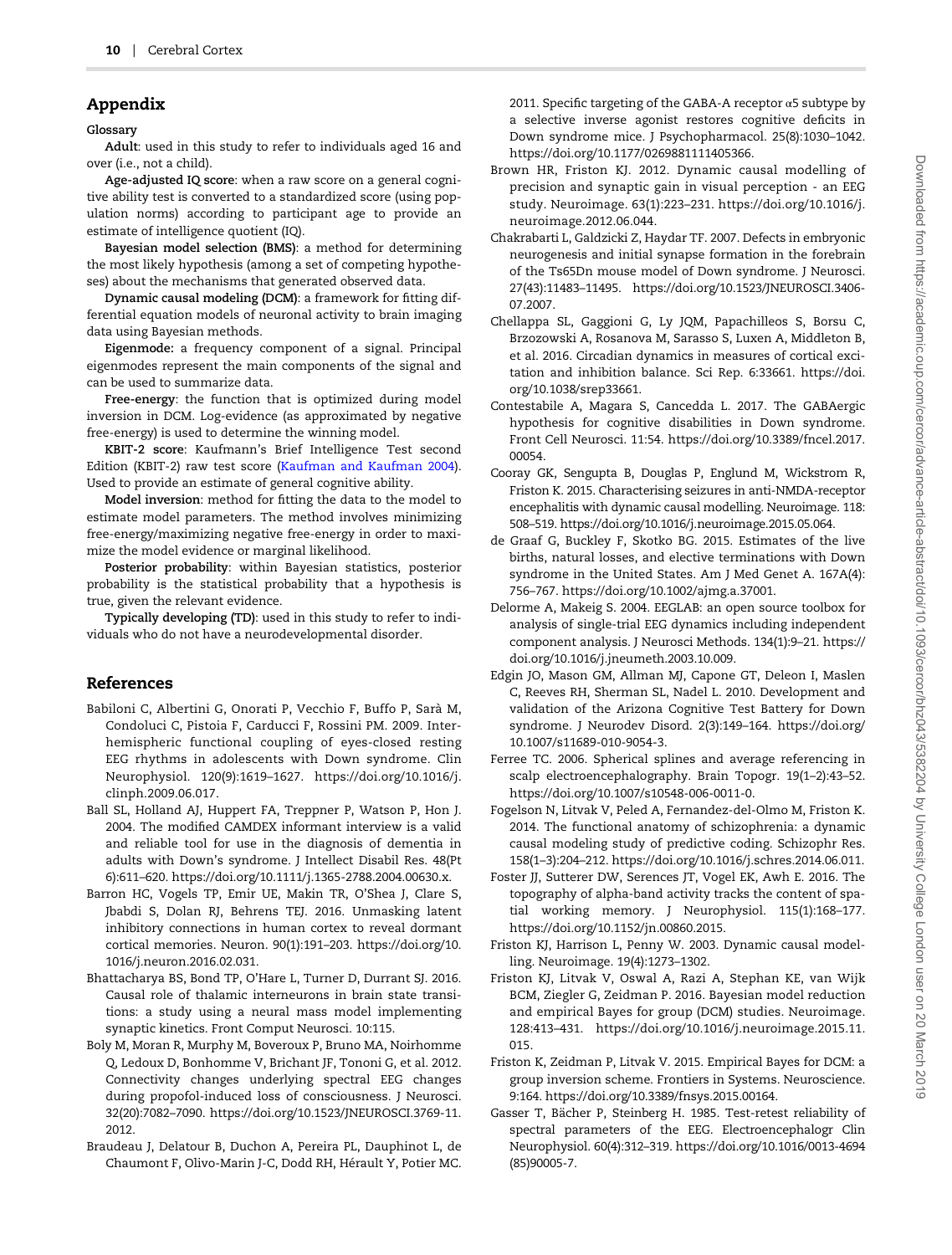- <span id="page-10-0"></span>Gunnarson S. 1945. Electro-encephalographic examinations of imbeciles; regarding the alpha frequency in spastics and mongoloid idiots. Acta Paediatr. 32(3–4):426–434.
- Hernández S, Gilabert-Juan J, Blasco-Ibáñez JM, Crespo C, Nácher J, Varea E. 2012. Altered expression of neuropeptides in the primary somatosensory cortex of the Down syndrome model Ts65Dn. Neuropeptides. 46(1):29–37. [https://doi.org/](http://dx.doi.org/https://doi.org/10.1016/j.npep.2011.10.002) [10.1016/j.npep.2011.10.002.](http://dx.doi.org/https://doi.org/10.1016/j.npep.2011.10.002)
- Hernández-González S, Ballestín R, López-Hidalgo R, Gilabert-Juan J, Blasco-Ibáñez JM, Crespo C, Nácher J, Varea E. 2015. Altered distribution of hippocampal interneurons in the murine Down Syndrome model Ts65Dn. Neurochem Res. 40 (1):151–164. [https://doi.org/10.1007/s11064-014-1479-8.](http://dx.doi.org/https://doi.org/10.1007/s11064-014-1479-8)
- Jensen O, Gips B, Bergmann TO, Bonnefond M. 2014. Temporal coding organized by coupled alpha and gamma oscillations prioritize visual processing. Trends Neurosci. 37(7):357–369. [https://doi.org/10.1016/j.tins.2014.04.001](http://dx.doi.org/https://doi.org/10.1016/j.tins.2014.04.001).
- Johanson A, Gustafson L, Brun A, Risberg J, Rosén I, Tideman E. 1991. A longitudinal study of dementia of Alzheimer type in Down's syndrome. Dement Geriatr Cogn Disord. 2(3):159–168. [https://doi.org/10.1159/000107191](http://dx.doi.org/https://doi.org/10.1159/000107191).
- Kang SS, Lano TJ, Sponheim SR. 2015. Distortions in EEG interregional phase synchrony by spherical spline interpolation: causes and remedies. Neuropsychiatr Electrophysiol. 1(1):9. [https://doi.org/10.1186/s40810-015-0009-5](http://dx.doi.org/https://doi.org/10.1186/s40810-015-0009-5).
- Kass RE, Raftery AE. 1995. Bayes factors. J Am Stat Assoc. 90(430): 773–795. [https://doi.org/10.1080/01621459.1995.10476572.](http://dx.doi.org/https://doi.org/10.1080/01621459.1995.10476572)
- Katada A, Hasegawa S, Ohira D, Kumagai T, Harashima T, Ozaki H, Suzuki H. 2000. On chronological changes in the basic EEG rhythm in persons with Down syndrome—with special reference to slowing of alpha waves. Brain Dev. 22(4):224–229.
- Kaufman AS, Kaufman NL. 2004. Manual for Kaufman brief intelligence test second edition (KBIT-2). Circle Pines, MN: American Guidance Service.
- Kiebel SJ, Garrido MI, Moran R, Chen CC, Friston KJ. 2009. Dynamic causal modeling for EEG and MEG. Hum Brain Mapp. 30(6):1866–1876. [https://doi.org/10.1002/hbm.20775.](http://dx.doi.org/https://doi.org/10.1002/hbm.20775)
- Kiebel SJ, Tallon-Baudry C, Friston KJ. 2005. Parametric analysis of oscillatory activity as measured with EEG/MEG. Hum Brain Mapp. 26(3):170–177. [https://doi.org/10.1002/hbm.20153](http://dx.doi.org/https://doi.org/10.1002/hbm.20153).
- Klimesch W. 1999. EEG alpha and theta oscillations reflect cognitive and memory performance: a review and analysis. Brain Res Brain Res Rev. 29(2–3):169–195.
- Lacadie CM, Fulbright RK, Constable RT, Papademetris X. 2008. More accurate talairach coordinates for neuroimaging using nonlinear registration. Neuroimage. 42(2):717–725. [https://](http://dx.doi.org/https://doi.org/10.1016/j.neuroimage.2008.04.240) [doi.org/10.1016/j.neuroimage.2008.04.240](http://dx.doi.org/https://doi.org/10.1016/j.neuroimage.2008.04.240).
- Laufs H, Kleinschmidt A, Beyerle A, Eger E, Salek-Haddadi A, Preibisch C, Krakow K. 2003. EEG-correlated fMRI of human alpha activity. Neuroimage. 19(4):1463–1476.
- Legon W, Punzell S, Dowlati E, Adams SE, Stiles AB, Moran RJ. 2016. Altered prefrontal excitation/inhibition balance and prefrontal output: markers of aging in human memory networks. Cereb Cortex. 26(11):4315–4326. [https://doi.org/10.](http://dx.doi.org/https://doi.org/10.1093/cercor/bhv200) [1093/cercor/bhv200.](http://dx.doi.org/https://doi.org/10.1093/cercor/bhv200)
- Locatelli T, Fornara C, Medaglini S, Alberoni M, Franceschi M, Rinaldi L, Comola M, Leocani L, Canal N, Comi G. 1996. Quantified electroencephalogram in adult patients with Down's syndrome. Dev Brain Dysfunc. 9(4):215–223.
- Mann DM. 1988. Alzheimer's disease and Down's syndrome. Histopathology. 13(2):125–137.
- Martínez-Cué C, Delatour B, Potier MC. 2014. Treating enhanced GABAergic inhibition in Down syndrome: use of GABA α5-

selective inverse agonists. Neurosci Biobehav Rev. 46(Pt 2): 218–227.

- McCarron M, McCallion P, Reilly E, Mulryan N. 2014. A prospective 14-year longitudinal follow-up of dementia in persons with Down syndrome. J Intellect Disabil Res. 58(1):61–70. [https://doi.org/10.1111/jir.12074.](http://dx.doi.org/https://doi.org/10.1111/jir.12074)
- Medaglini S, Locatelli T, Fornara C, Alberoni M, Comola M, Franceschi M, Canal N, Comi G. 1997. P300 and EEG mapping in Down's syndrome. J Psychophysiol. 11(1):48–58.
- Moran R, Pinotsis DA, Friston K. 2013. Neural masses and fields in dynamic causal modeling. Front Comput Neurosci. 7:57. [https://doi.org/10.3389/fncom.2013.00057](http://dx.doi.org/https://doi.org/10.3389/fncom.2013.00057).
- Moran RJ, Stephan KE, Seidenbecher T, Pape HC, Dolan RJ, Friston KJ. 2009. Dynamic causal models of steady-state responses. Neuroimage. 44(3):796–811. [https://doi.org/10.](http://dx.doi.org/https://doi.org/10.1016/j.neuroimage.2008.09.048) [1016/j.neuroimage.2008.09.048](http://dx.doi.org/https://doi.org/10.1016/j.neuroimage.2008.09.048).
- Murata T, Koshino Y, Omori M, Murata I, Nishio M, Horie T, Isaki K. 1994. Quantitative EEG study on premature aging in adult Down's syndrome. Biol Psychiatry. 35(6):422–425.
- Omata K, Hanakawa T, Morimoto M, Honda M. 2013. Spontaneous slow fluctuation of EEG alpha rhythm reflects activity in deep-brain structures: a simultaneous EEG-fMRI study. PLoS One. 8(6):e66869. [https://doi.org/10.1371/journal.](http://dx.doi.org/https://doi.org/10.1371/journal.pone.0066869) [pone.0066869](http://dx.doi.org/https://doi.org/10.1371/journal.pone.0066869).
- Ono Y, Yoshida H, Momotani Y, Yoshimasu F, Higashi Y. 1992. Age-related changes in occipital alpha rhythm of adults with Down syndrome. Jpn J Psychiatry Neurol. 46(3):659–664.
- Oswald V, Zerouali Y, Boulet-Craig A, Krajinovic M, Laverdière C, Sinnett D, Jolicoeur P, Lippé S, Jerbi K, Robaey P. 2017. Spontaneous brain oscillations as neural fingerprints of working memory capacities: a resting-state MEG study. Cortex. 97: 109–124. [https://doi.org/10.1016/j.cortex.2017.09.021](http://dx.doi.org/https://doi.org/10.1016/j.cortex.2017.09.021).
- Palva S, Palva JM. 2007. New vistas for alpha-frequency band oscillations. Trends Neurosci. 30(4):150–158. [https://doi.org/](http://dx.doi.org/https://doi.org/10.1016/j.tins.2007.02.001) [10.1016/j.tins.2007.02.001](http://dx.doi.org/https://doi.org/10.1016/j.tins.2007.02.001).
- Penny WD, Stephan KE, Mechelli A, Friston KJ. 2004. Comparing dynamic causal models. Neuroimage. 22(3):1157–1172. [https://](http://dx.doi.org/https://doi.org/10.1016/j.neuroimage.2004.03.026) [doi.org/10.1016/j.neuroimage.2004.03.026.](http://dx.doi.org/https://doi.org/10.1016/j.neuroimage.2004.03.026)
- Perrin F, Pernier J, Bertrand O, Echallier JF. 1989. Spherical splines for scalp potential and current density mapping. Electroencephalogr Clin Neurophysiol. 72(2):184–187.
- Peterson EJ, Voytek B 2017. Alpha oscillations control cortical gain by modulating excitatory-inhibitory background activity. BioRxiv, 185074.
- Pinotsis DA, Brunet N, Bastos A, Bosman CA, Litvak V, Fries P, Friston KJ. 2014. Contrast gain control and horizontal interactions in V1: a DCM study. Neuroimage. 92:143–155. [https://](http://dx.doi.org/https://doi.org/10.1016/j.neuroimage.2014.01.047) [doi.org/10.1016/j.neuroimage.2014.01.047](http://dx.doi.org/https://doi.org/10.1016/j.neuroimage.2014.01.047).
- Politoff AL, Stadter RP, Monson N, Hass P. 1996. Cognitionrelated EEG abnormalities in nondemented Down syndrome subjects. Dementia. 7(2):69–75.
- Popov T, Kastner S, Jensen O. 2017. FEF-controlled alpha delay activity precedes stimulus-induced gamma-band activity in visual cortex. J Neurosci. 37(15):4117–4127. [https://doi.org/10.](http://dx.doi.org/https://doi.org/10.1523/JNEUROSCI.3015-16.2017) [1523/JNEUROSCI.3015-16.2017.](http://dx.doi.org/https://doi.org/10.1523/JNEUROSCI.3015-16.2017)
- Pueschel SM, Louis S, McKnight P. 1991. Seizure disorders in Down syndrome. Arch Neurol. 48(3):318–320.
- Ranlund S, Adams RA, Díez Á, Constante M, Dutt A, Hall MH, Maestro Carbayo A, McDonald C, Petrella S, Schulze K, et al. 2016. Impaired prefrontal synaptic gain in people with psychosis and their relatives during the mismatch negativity. Hum Brain Mapp. 37(1):351–365. [https://doi.org/10.1002/hbm.](http://dx.doi.org/https://doi.org/10.1002/hbm.23035) [23035.](http://dx.doi.org/https://doi.org/10.1002/hbm.23035)